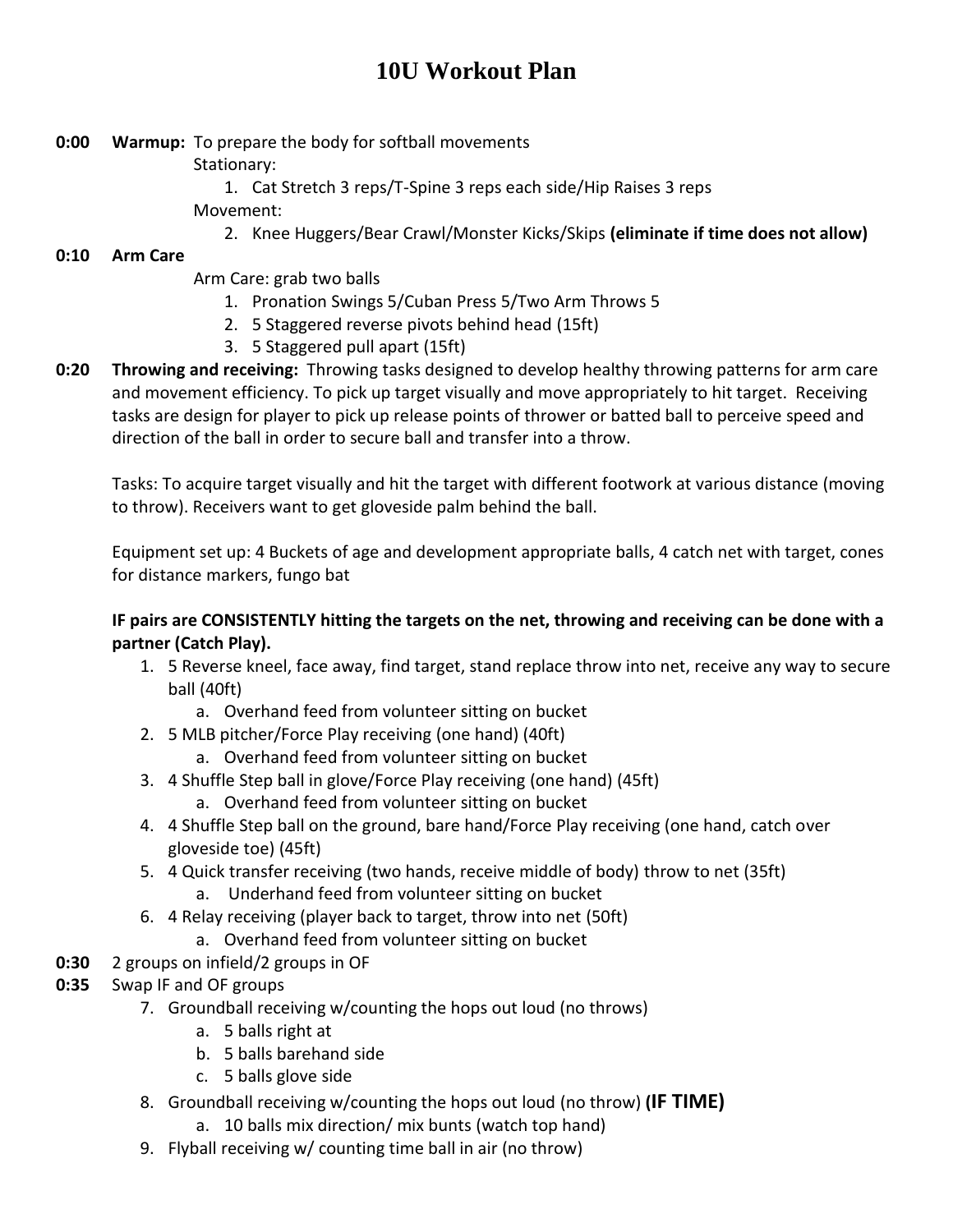- a. 5 balls short distance (50ft)
- b. 5 balls medium distance (70ft)
- c. 5 balls longer distance (90ft)

### **0:40 HARD STOP: Wash hands**

**0:43 Hitting:** Purpose: To develop players internal visual cueing for perception of speed and direction of pitched ball. To provide intent to their swing, i.e. hit ball over the screen. A player's perception and intent will allow them to provide the movement necessary to accomplish task.

Tasks: Depending on age and ability level we ultimately want them to hit ball hard on a line head high or over front toss net. This can occur over any **infielder's head on a line** depending on the location of the pitched ball. For inexperienced players we want make any type contact while swinging fast as they can into fair territory. Contact ability is the main focus, if consistent contact then impact quality (how hard and far) should be focus.

Equipment set up: 5 Buckets of whiffle and hard balls, 5 front toss screens, 5 catch nets for backstop, throw down home plates, 4 buckets for tosser to sit on, Cones set up at where infielders would be for visual targets

- 1. 5 outside pitches (coach toss from bucket)
- 2. 5 inside pitches (coach toss from bucket)
- 3. 5 high pitches (coach toss from bucket)
- 4. 5 low pitches (coach toss from bucket)
- 5. 5 slow pitches (lob) (coach toss from bucket)
- 6. If time 5 mixed speed and locations

#### **1:00 END**

**\*REMINDER:** We are here to give them experience working towards completing a task. We are here to facilitate the environment for growth through task rich environment. Task failure gives them a chance to grow OVER TIME. IF they can complete the tasks GREAT! Celebrate and reinforce the PROCESS, not the task completion. We will be developing players with a growth mindset instead of a fixed mindset! Let the environment and tasks be their guide to figure out movement solutions. Remember perception drives movement! No point to give mechanical cues when the problem may be perception, they may not have information to move appropriately. When in doubt give visual cues, this will help them toward movement autonomy!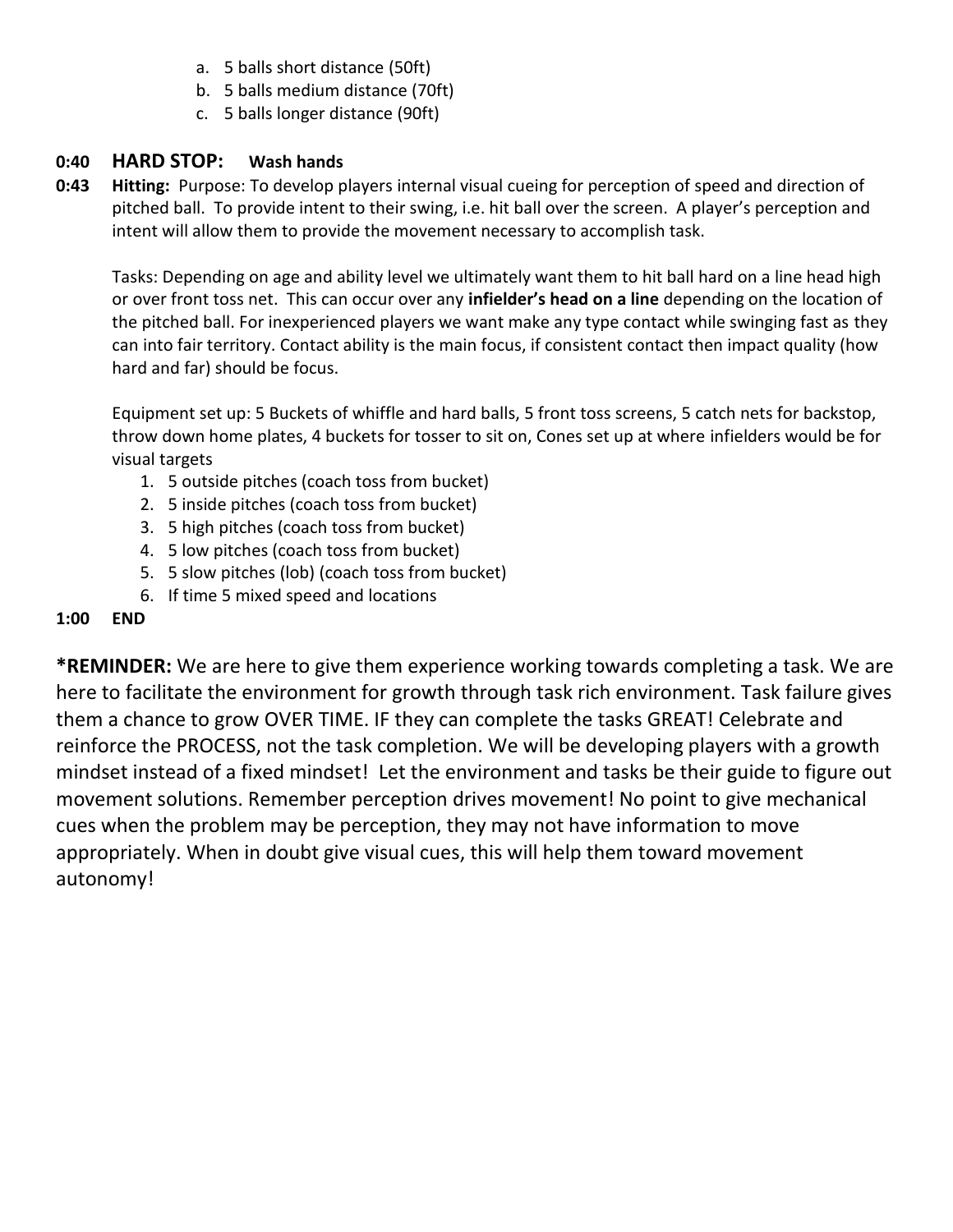